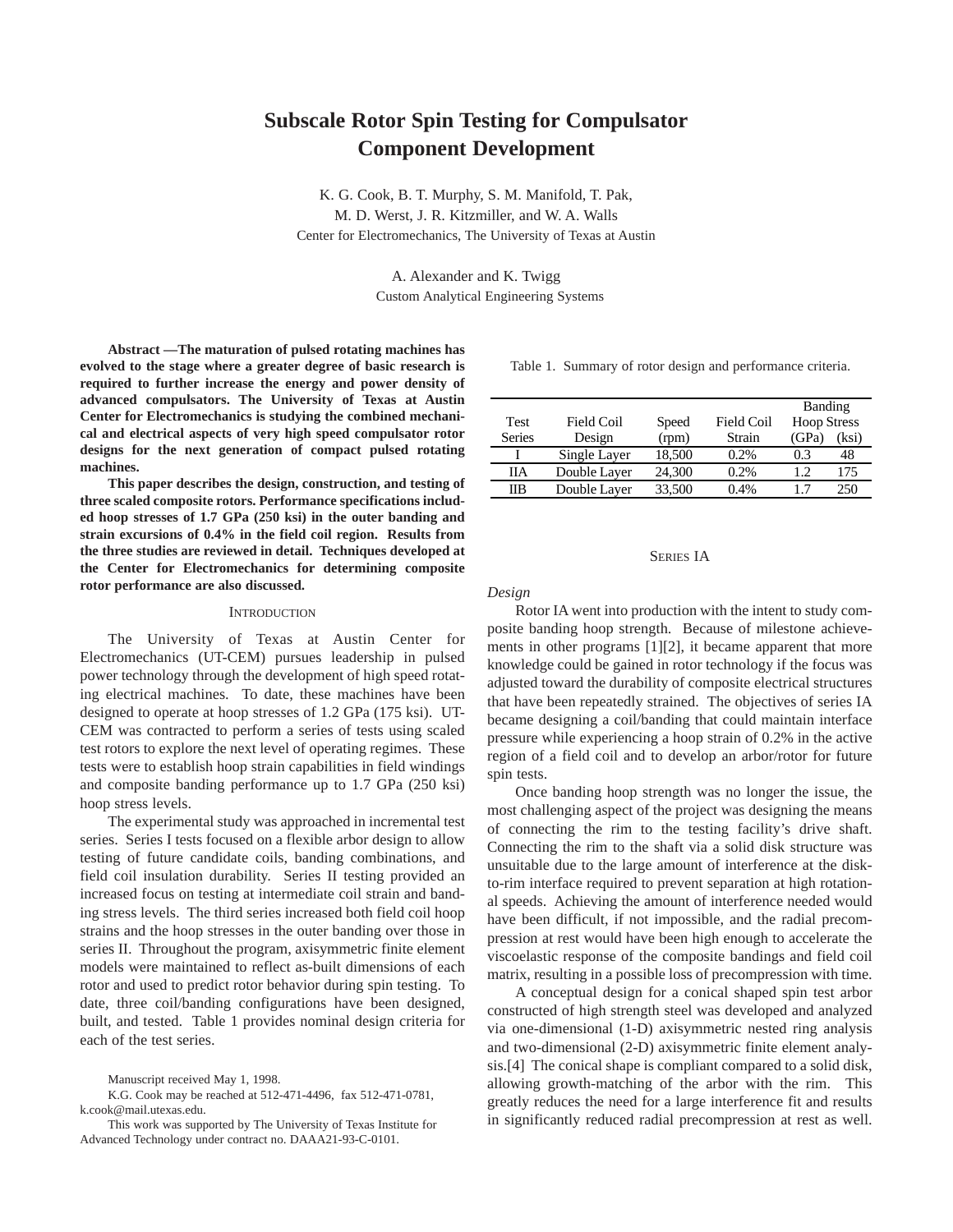The spin test arbor was designed to allow testing of a scale representation of an active region slice of a sample rotor. Design goals for the arbor included:

- Capability of operation to stresses of 1.7 GPa (250 ksi)
- Re-usability
- Ease of fabrication

Based on the results of initial analysis, a 2-D axisymmetric finite element model was constructed using PATRAN 2.5 software. The arbor, the intermediate bandings, and a representation of the test rim were modeled. Interface elements were used to model S-glass banding interferences and the test rim interference. No attempt was made to model the individual components of the test rim or their interferences. Rather a representative rim was modeled that was tuned to provide the same average stiffness and density as the test rim. The arbor, S-glass bandings and the test rim were all modeled with a 0.2° taper angle. Four cases were run, corresponding to loading conditions due to interference only at 0 rpm, and interference and spin loading at 40,000 rpm, 42,000 rpm and 43,860 rpm.

Although there is a significant amount of bending in the arbor at 0 rpm, the von Mises stress is less than 1.0 GPa (145 ksi). At 40,000 rpm, the von Mises stress increased to 1.2 GPa (180 ksi), 1.4 GPa (209 ksi) at 42,000 rpm and 1.6 GPa (239 ksi) at 43,860 rpm. These values compare very well to the hoop stresses calculated in the nested rings analysis, indicating that in all cases the hoop stress is the significant component of the von Mises stress.

Radial stresses in the S-glass banding at the end of the arbor compare favorably with those predicted by nested rings analysis. At the other end, however, there is a substantial deviation due to the increased stiffness of the cone of the arbor. This radial tension buildup is due to the end of the S-glass banding and test rim losing contact with the arbor as the arbor deflects. To ensure radial compression throughout the bandings up to 43,860 rpm, the interference was increased slightly. Axial and RZ shear stresses in the bandings are low compared to the material strength, as are hoop stresses in the S-glass bandings.

Rotor IA was also analyzed for its rotordynamic characteristics. During spin testing, the rotor was suspended vertically in a pendulum fashion from a 9.5 mm (0.375 in.) diameter quill shaft, within a spin test pit. For successful spin pit testing, two rotordynamic conditions must be satisfied; 1) the first flexible bending mode frequency of the test rotor must be at least 20% above the maximum spin test speed, and 2) the rigid rotor conical mode frequency should be at least 20% above or below the rotor speed for all speeds up to the maximum spin test speed. All configurations analyzed satisfied these two requirements. Maximum margins were obtained with a steel arbor with a hub having a short axial length.

### *Testing*

The IA test rotor was spun successfully six times up to a planned maximum speed of 18,500 rpm. The key result of the tests was that the dynamic performance of the rotor was consistent and showed no significant variation from test to test. This is important because it means that any movement or shifting of material within the rotor, if any occurred, did not affect the high precision balance of the rotor.

Rotor deflection data was acquired during each test from

four eddy current proximeter probes and two laser probes. This is the first attempt at UT-CEM to use laser probes to measure deflection of a composite high speed rotor surface.[4] Fig. 1 shows the arrangement of the probes. The laser probe labeled "Aromat" was reading off a graphite surface. All other probes were reading off the surface of the 4340 steel arbor. In the arrangement shown, the proximeter probe labeled "Bore" was to serve as a reference against which the two laser probes would be compared. The initial findings with the laser devices were encouraging, but not conclusive. For this reason, the data is not included in this paper.

The manageable size of rotor IA lent itself to exploring new destructive and non-destructive techniques for evaluating the performance of a rotor spun at a high velocity. A CAT scan attempt did not provide any usable data due to interference from the steel arbor and steel rim in addition to the inadequate resolution capabilities of the equipment.

15X and 45X micrographs of the field coil end planes were nearly indistinguishable in their pre- and post-spin appearance. The Teflon tape pulled away from the conductor in some instances, but this appears to be related to surface preparation. No evidence of crazing or cracking in the post-spun field coil could be seen.

In order to study the interior of the rotor, three 1.27 cm (0.5 in.) thick rings were parted from the test rotor for examination. This was the first time that a highly prestressed rotor had been disassembled in this manner by UT-CEM. After close inspection, no spin induced damage was observed in the bandings or the field coil of rotor IA.

#### SERIES IIA

#### *Design*

Rotor IIA was configured to verify the structural adequacy of a representative field coil under anticipated operating conditions including strain excursions of 0.2% and high voltage insulation capabilities.[3] The field coil configuration incorporated in rotor IIA is representative of the conductors, insulation, and race track geometry utilized in full scale machines. A key tech-



Fig. 1. Rotor IA instrumentation location.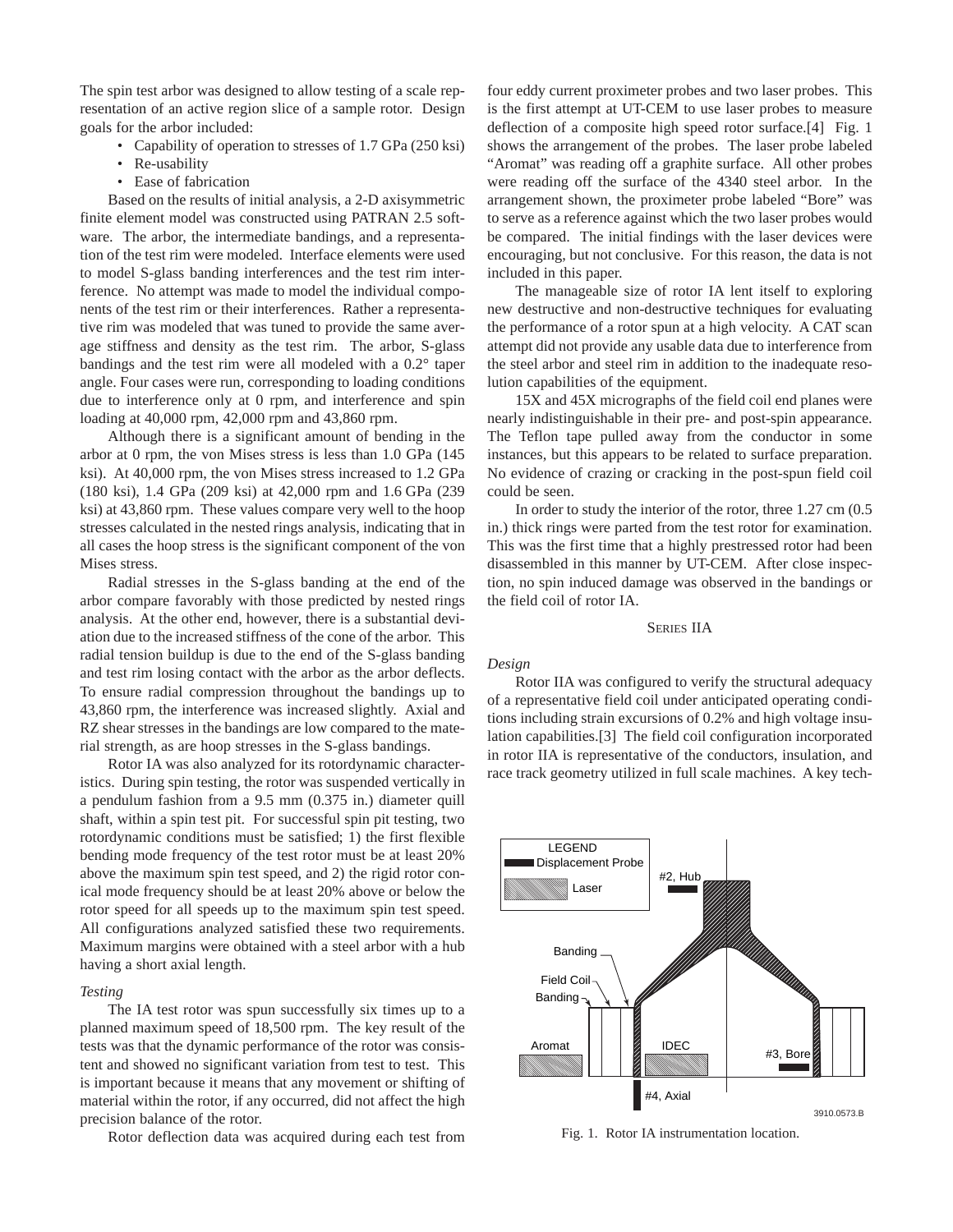nical issue with this type of design involves structural adequacy of the field coil conductor insulation to sustain induced transverse strains arising from rotor growth during spin up from the at-rest condition to design rotational speed. In the rotor's atrest condition, the sequential build-up of bandings using interference fits results in radial compressive stresses that induce hoop compression in the field coil region corresponding to transverse compressive strains in the conductor insulators. Radial growth induced in the rotor during spin up subsequently superimposes hoop tensile loads on the field coil resulting in average transverse tensile strain excursions of 0.4% in the conductor insulators. Since the transverse stiffness of insulation is two orders of magnitude less than the stiffness of the aluminum conductors, these average transverse tensile strains are primarily absorbed by the insulation material between conductors, resulting in significantly higher transverse strains induced in the insulation.

The rotor IIA design was configured to reflect conditions on the field coil in both the at-rest and the at-spin states. It was also desired that construction of rotor IIA would be representative of the sequential interference fit assembly procedures typically incorporated in this type of rotor configuration.

The 2-D detailed axisymmetric finite element model of the rotor is shown in Fig. 2. Surface interactions between the components were modeled using non-linear interface elements and axial constraints to simulate bonding. Material properties for the composite rings were generated using a CAES proprietary pre-processor. The pre-processor uses the ply-by-ply lay-up and generates orthotropic material properties for each element based on the content of layers within that element. Properties for the field coil were calculated from results of testing done at UT-CEM on potted field coil sections. A double layer field coil section was modeled in detail. The aluminum conductor/insulation sections were modeled using the data measured by UT-CEM which was run through the CAES pre-processor to generate consistent orthotropic material properties. The insulation above and between coil layers, along with the glass cloth creating the tapers on the inside and outside of the field coil section were modeled separately.

Predicted average compressive hoop strains resulting from the assembly sequence and press fits are -0.2% in the inner field coil and -0.28% in the outer field coil (Fig. 3). The total transverse tensile strain excursion from the rest state to spin conditions at 24,000 rpm is 0.37% in the inner field coil and 0.36% in the outer field coil. Radial growth predicted by the finite element model is 4.7% higher than the corresponding measured values obtained from spin testing of the rotor. This reflects good correlation between the finite element model and the test data, as seen in Table 2.

#### *Testing*

The field windings were voltage tested during each phase of their construction. The first test, at 2 kV, was performed after Limitrak was applied to the coils. The second round of higher voltage testing was performed after the half-lapped layers of Teflon tape and glass tape were applied and after the coils had been assembled into a potted structure. The final tests were performed after the B2 banding was pressed into place over the Randolite layer and after each spin test was performed.



Fig. 2. Axisymmetric model of rotor IIA.





Fig. 3. Predicted hoop strain in rotor IIA.

Throughout manufacture and testing, the resistance was consistently measured in the gigaohm range.

The series IIA rotor was test spun in a vertical configuration inside the same air-turbine driven spin pit used for testing series IA. Two eddy current sensors were located on the ID of the steel arbor with one IDEC laser sensor on the graphite banding outer surface. The three sensors are non-contacting gap sensors. The two eddy current displacement sensors (Bentley Nevada) have a frequency response from dc to over 5,000 Hz. The laser displacement sensor made by IDEC (model MXIA-B12R6S) also measures gaps, in this case from 30 to 50 mm. This model laser sensor has a frequency response from dc to about 1 kHz. The laser has the key advantage of being able to read off non-conductive surfaces. The composite outer banding made with graphite has some conductivity, but not enough to produce an adequate signal with any of the eddy current sensors which were tried (including 5, 8, 14, 25 and 50 mm tip Bentley Nevada sensors).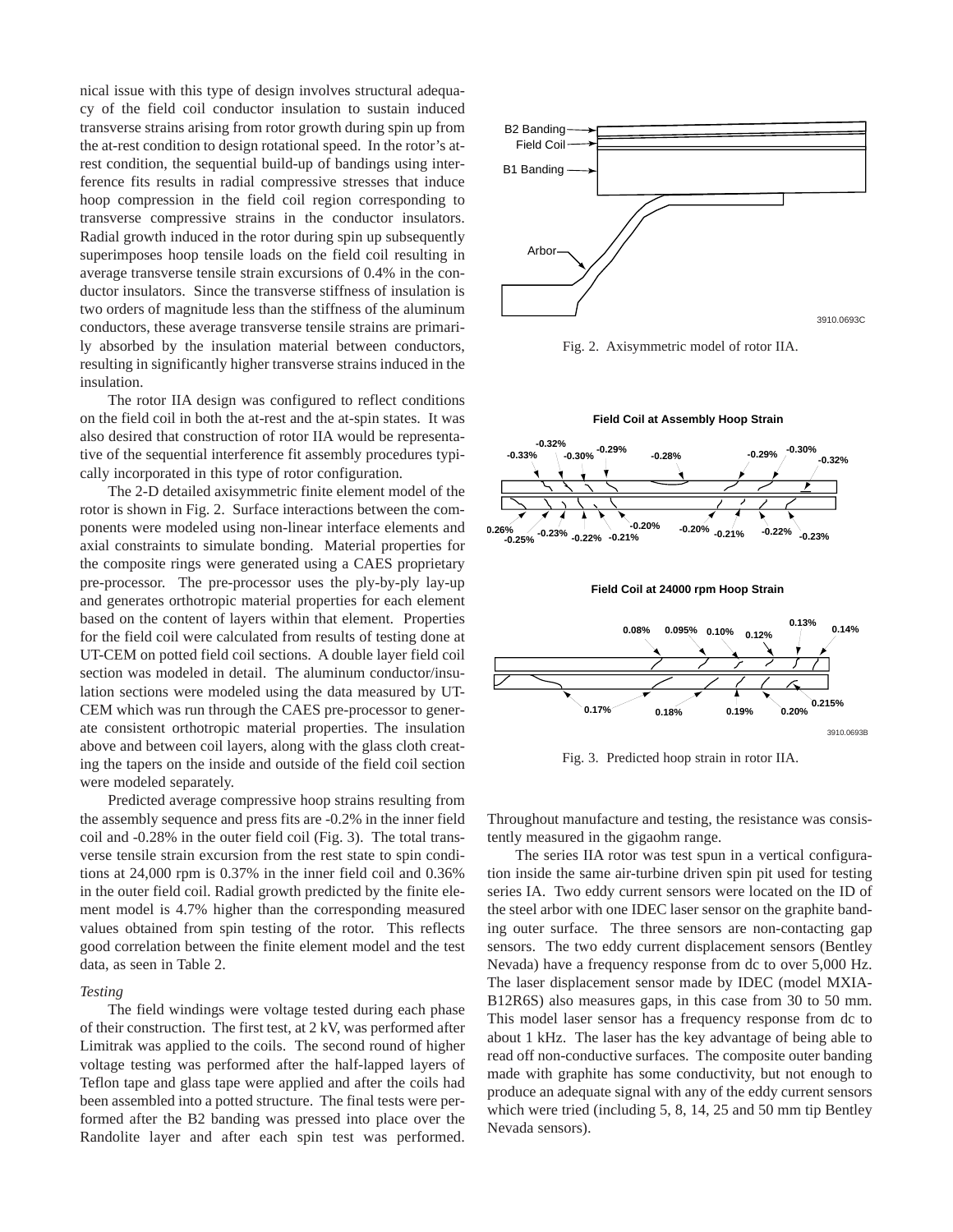Table 2. Measured and predicted growth values for rotor IIA

|                | Composite Rim |                        |           |                        |  |
|----------------|---------------|------------------------|-----------|------------------------|--|
|                | Measured      |                        | Predicted |                        |  |
|                | (mm)          | $(in. \times 10^{-3})$ | (mm)      | $(in. \times 10^{-3})$ |  |
| Test 1         | 0.441         | 17.36                  | 0.43      | 16.81                  |  |
| Test 2         | 0.452         | 17.78                  | 0.43      | 16.81                  |  |
| Test 3         | 0.448         | 17.62                  | 0.43      | 16.81                  |  |
| Test 4         | 0.452         | 17.79                  | 0.43      | 16.81                  |  |
| Test 5         | 0.451         | 17.74                  | 0.43      | 16.81                  |  |
| Test 6         | 0.446         | 17.56                  | 0.43      | 16.81                  |  |
| Average        | 0.448         | 17.64                  | 0.43      | 16.81                  |  |
| <b>Std Dev</b> | 0.004         | 0.17                   |           |                        |  |

Since the sensors can measure the dc component of the gap, they can measure the centrifugal growth of the rotor as well as any static lateral offset which occurs during a test. The two eddy current sensors are mounted 180° from each other. This makes it possible to distinguish dc gap changes due to centrifugal growth from that due to rotor lateral offset. The exact position of the rotor can change slightly as it spins up, making it necessary to measure this offset so that the rotor growth can be determined. The laser sensor was mounted in the same plane as the two eddy current sensors and will see the same offset.

The rotor was accelerated six times from rest to a planned maximum speed of 24,300 rpm. Dynamic gap data was acquired with a computer based multi-channel data acquisition system at a constant sample rate of 2,560 samples per second, per channel. This is adequate to measure analog frequencies up to about 1 kHz. Fig. 4 shows plots of the dc gap versus rotor rpm for test number 6. The anticipated quadratic nature of the data is clearly evident. As mentioned above, the gaps from the opposing eddy current sensors are used to determine the growth and offset ([s1+s2]/2 and [s1-s2]/2) of the steel hub. The offset is then used with rim gap data to determine the growth of the composite rim. Table 2 summarizes the measured and predicted growth values for all 6 tests.

The three sensors also measure the dynamic motion of the rotor. Fig. 5 shows the filtered synchronous vibration component for test #6. It is equivalent to the amplitude of the signal passed by a narrow bandpass tracking filter centered at the running speed frequency. The amplitude of this signal consists of the characteristic runout (i.e., waviness) of the target shaft surface, and synchronous whirling vibration motion of the rotor. The eddy current sensor amplitude is seen to level off at high speed at 0.03 mm (1.3 mils) radial peak amplitude. This means that the mass center of the rotor is radially displaced about 0.03 mm (1.3 mils) from the geometric centerline of the bore of the steel hub. By contrast the mass center is seen to be displaced about 0.05 mm (1.9 mils) peak from the geometric center of the outer composite rim. The centerlines of the hub and rim as indicated by their respective sensors are not coincident, but are offset about 0.02 mm (0.6 mils) from one another.

In Fig. 5, the trace of the rim amplitude begins to increase at 18,500 rpm. This behavior was duplicated in each of the six tests. There is no such change in behavior noted in the hub amplitude, implying that the balance of the rotor is not chang-



Fig. 4. Rotor IIA, run 6 growth vs. rotor speed.



Fig. 5. Rotor synchronous vibration vs. rotor speed.

ing. It is believed that the indicated change in the rim amplitude is due to changes in the runout profile of the rim. As the centrifugal forces increase, any bulging out of the rim surface could manifest itself in precisely this manner. Amplitudes of the higher harmonics from the laser sensor are band limited by virtue of its 1 kHz maximum frequency output. Only the second harmonic could be monitored to speeds above 18,500 rpm. The second harmonic amplitude is around 0.01 mm (1.4 mils) peak, and only minor changes in amplitude were noted.

Rotor IIA met all of its design objectives. It achieved a hoop strain in the field coils of 0.2% while maintaining insulation integrity after spinning six times to 24,300 rpm.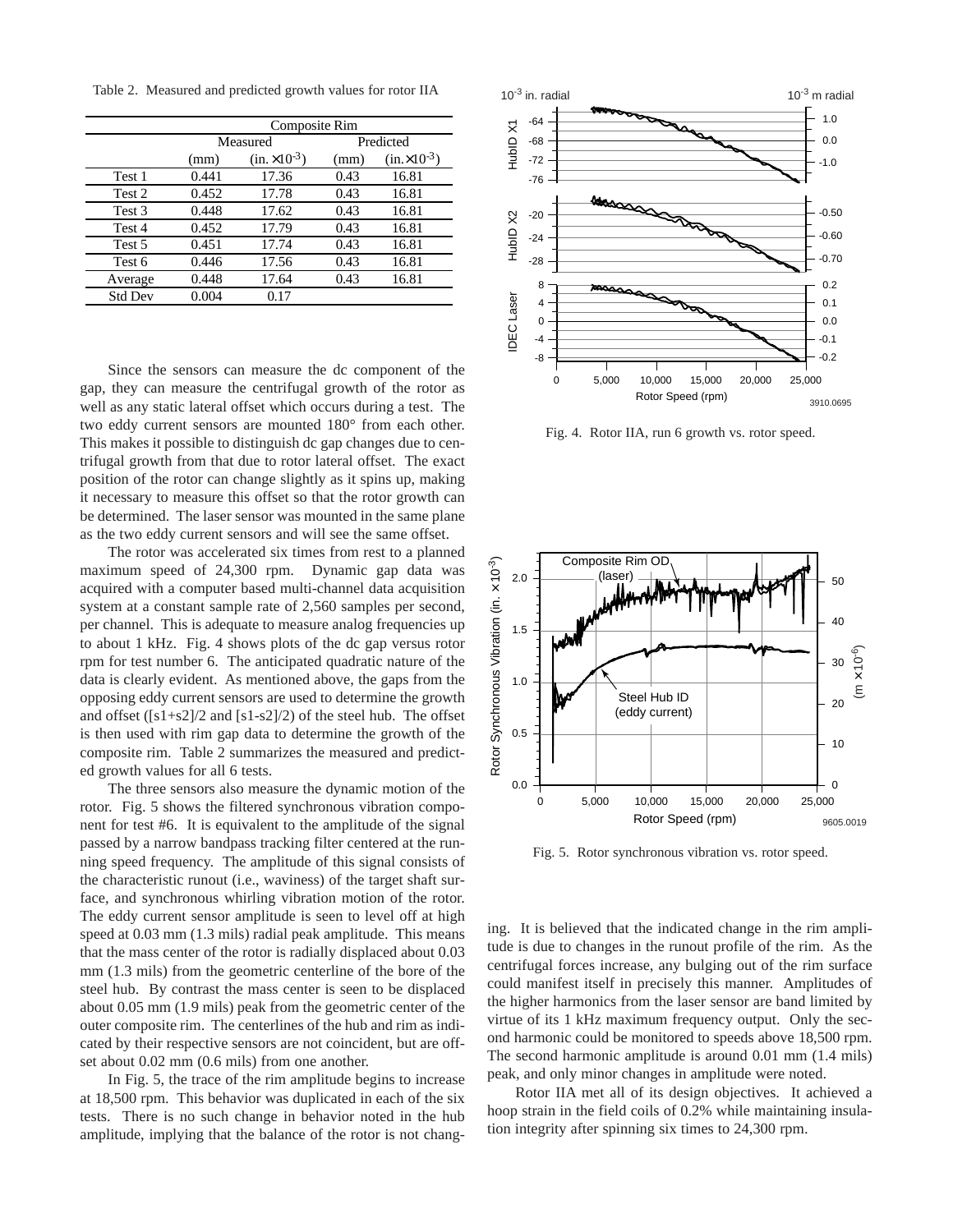## *Design*

The goals of this test series were to achieve a hoop stress of approximately 1.7 GPa (250 ksi) in the B3 banding and hoop strains of 0.4% in the field windings while maintaining radial compression in the rotor. To accomplish these goals, an additional banding (B3) was added to rotor IIA to allow it to reach higher tip speeds while maintaining radial compression. Secondary design issues that emerged during preliminary investigations involve maintaining stresses in the arbor below yield during assembly and minimizing the press load required to assemble the B3 banding.

Version IIB of the rotor represents a significant increase in stored energy and complexity in comparison to the IIA rotor. This is due not only to the fact that the IIB rotor has additional components, but also to the fact that its operating speed is 40% higher. Preliminary finite element analyses revealed that the IIA rotor–and, in particular, the steel arbor–had a high likelihood of failure if it was converted to IIB without modification. The main problem was the addition of the B3 banding required in the IIB specifications would have increased the at-rest compressive hoop stresses in the arbor above yield. It was concluded that a sleeve must be added to the inside diameter of the arbor to relieve these stresses.

The cross-section of the IIB rotor is given in Fig. 6. Once the IIB rotor design was determined, finite element analyses were undertaken in order to verify the performance criteria could be attained and also to help make salutary adjustments to the design. Due to the rotational symmetry of the rotor, a 2-D model was developed using axisymmetric finite elements.

Four analyses were performed on the IIB rotor. The first examined the effect of tapering the bore of the arbor to facilitate insertion of the sleeve without any of the IIB components (i.e., B3 and the support sleeve). The second analysis examined the effect of inserting the support sleeve into the tapered arbor bore, prior to assembly of the B3 banding. The final two analyses examined the full IIB rotor (with all components) in the atrest and at-speed states.

The first analysis confirmed that there will be an inward deflection of the arbor ID of approximately 0.1°, producing a net taper angle of 0.5°. The analysis also showed that there will be a negligible increase 27.5 MPa (4 ksi) in arbor hoop stress due to the tapering. The second analysis confirmed that there will be significant reductions 172 MPa (25 ksi) in both arbor hoop stress and von Mises stress after insertion of the support sleeve. The analysis also showed that there will be a reduction in maximum radial displacement in the arbor of approximately 0.13 mm (0.005 in.).

The third analysis examined the full IIB rotor at rest. It verified that even after the outer loading bands have been assembled, the von Mises stress in the arbor should not exceed approximately 1.2 GPa (170 ksi), well below yield. The final analysis examined the full IIB rotor at a speed of 3,570 rad/s. It verified that the B3 banding should experience a maximum hoop stress of approximately 1.8 GPa (260 ksi), and the field coil should experience a maximum hoop strain of approximately 0.46%, as desired.



Fig. 6. Test rotor IIB section view.

The results of the finite element analyses were compared with closed-form solutions at the rotor midplane obtained by nested ring analysis and were in good agreement, except for the arbor. This was not unexpected since it is the arbor that deviates most from an ideal ring geometry.

#### *Testing*

As with the first two rotors, rotor IIB was also suspended from a spindle for spin testing. Provisions had been made with this rotor for hi-potting it between each run. Rotor IIB was successfully hi-potted after each spin test at the facility, then retested upon its return to UT-CEM where higher capacity equipment was available.

Instrumentation for rotor IIB was the same as for rotor IIA with one addition. A second IDEC laser sensor was installed 180° opposite the first. This allows a more direct measurement of the growth and offset of the outer surface of the rotor. A series of six test runs were conducted up to the planned speed of 33,500 rpm. Before testing, rotor IIB was balanced on a commercial balance machine to a mass center offset of less than  $2.5 \times 10^{-3}$  mm (0.1 mils). This offset is of the rotor mass center with respect to outer diameter of the steel hub at the point of quill shaft insertion. The rotor was supported in the balance machine by clamping onto the steel hub at this location.

Fig. 7 shows the growth from one of the IDECs for the last three tests. The shift in the data from test 4 to test 5 is from bumping the sensor mounting bracket a few millimeters while hipotting the rotor between runs. This has no affect on the growth measurements. Table 3 shows a summary of the measured and predicted growth for rotor IIB. The growth was underpredicted by  $2.0 \times 10^{-2}$  mm (0.8 mils), or 2.6%. Such close agreement helps verify that predicted strains, and thereby stresses, are computed with similar accuracy.

Fig. 8 shows the filtered synchronous vibration from the last test of rotor IIB. Traces from the five other tests were virtually identical. The vibration amplitudes again show the rotor balance to be retained throughout the test speed range for all tests. At high speed the downward drift in amplitude on the laser sensor is not accompanied by a significant change on the Hub ID sensor. These data indicate that the precision balance is not changing.